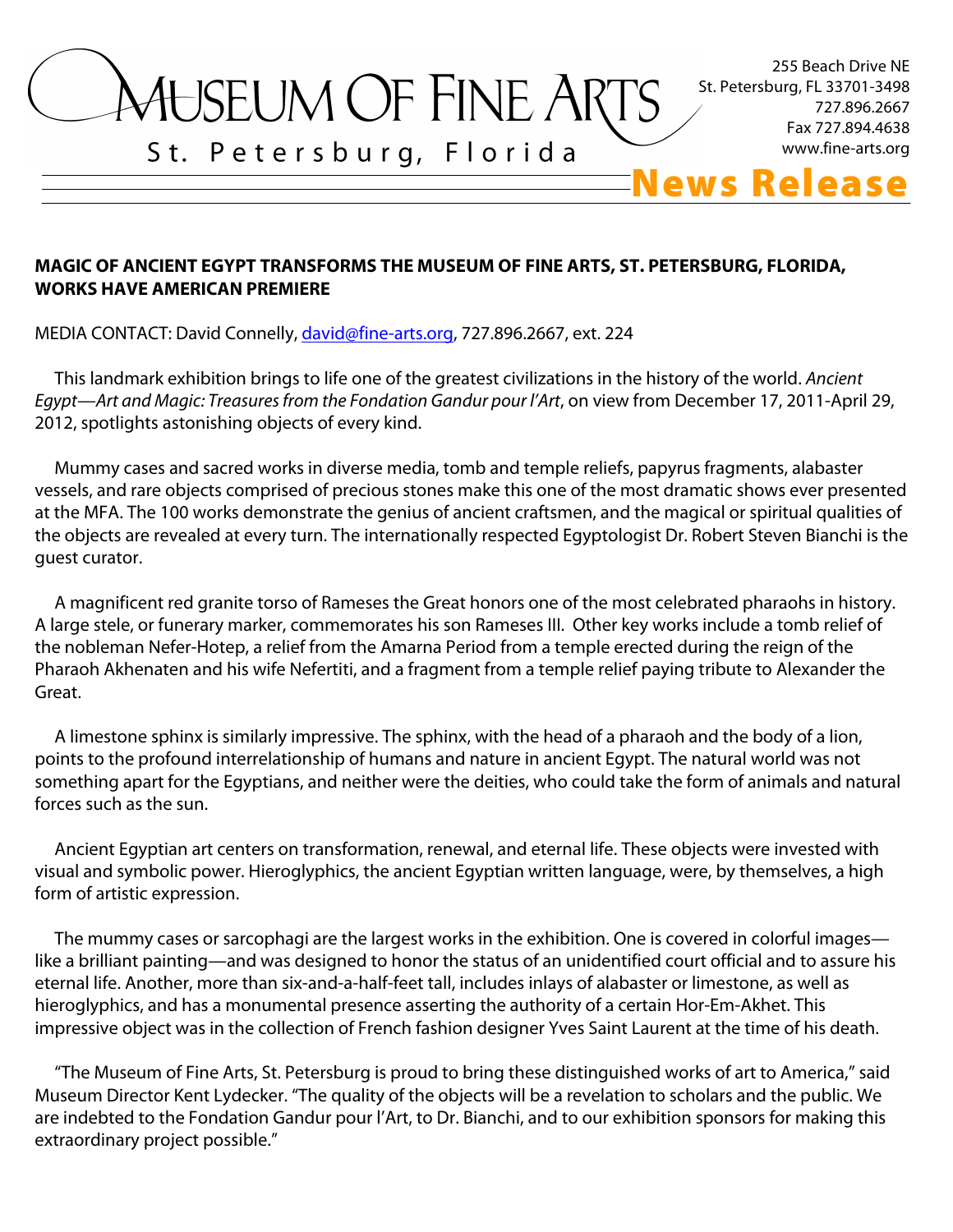### **THE MAGIC OF ANCIENT EGYPTIAN ART**

 Magic and spirituality infused every aspect of Egyptian art. Instead of providing a chronological survey, Dr. Bianchi has emphasized the objects' sacred qualities. Priests accompanied the workers to gather natural materials and conducted specific rituals upon entering and leaving the quarries.

 According to Dr. Bianchi, "for the ancient Egyptians, all stones were considered to be a privileging material, because they symbolized eternity, permanence, immutability, and incorruptibility…Any object created in stone or any text inscribed into stone remained intact and immune to the agents of time. Stone, possessed of a vital energy, was alive." Statues of gods and pharaohs possessed their animating spirit.

 In antiquity, expeditions to *the Red Land*—the desert, a place of chaos, evil, and demons—were ordered by pharaoh. The materials were returned to *the Black Land*—named for the rich silt deposited by the Nile—where the ancient Egyptians lived and thrived.

 Craftsmen then converted these raw materials into fascinating and timeless objects representing cosmic order. *The Black Land* was the world of civilization, and the color black signified rebirth. These objects always had an elevated purpose and meaning, but they can be appreciated for their sheer beauty alone.

### **ABOUT THE FONDATION GANDUR POUR L'ART**



 **Jean Claude Gandur**, a Swiss citizen living in London, is one of the world's most GANUUR generous philanthropists. He has followed in the family tradition of business success and devotion to the arts and is increasingly sharing even more of his wealth and

collection with the public. He has avidly and astutely collected Egyptian, Greek, and Roman antiquities; twentieth-century paintings; and decorative arts.

 In 2010, he established the Fondation Gandur pour l'Art and formed a partnership with the Musée d'Art et d'Histoire du Gèneve, which has the largest public collection of antiquities in Switzerland. The foundation is underwriting the planned renovation of the museum and the addition of a new wing, designed by Jean Nouvel, the winner of the 2008 Pritzker Prize.

 Mr. Gandur has a strong commitment to increasing understanding of ancient Egypt and its art. He will meet with school groups in St. Petersburg during the exhibition's opening events. Extensive educational materials and programs about ancient Egypt will enhance enjoyment of the exhibition.

# **ABOUT THE GUEST CURATOR**

 **Dr. Robert Steven Bianchi**, one of the world's foremost Egyptologists, has mounted many international exhibitions of ancient art. He has nearly 300 journal articles and reviews to his credit and has written more than 50 books. His college textbook, *The Daily Life of the Ancient Nubians*, is one of his most recent publications. He has presented his scholarship to a wide public, appearing as a principal in more than 60 television programs broadcast on three continents.

 Dr. Bianchi received his Ph.D. from New York University's Institute of Fine Arts in 1976, having previously been an assistant in the Egyptian Department of The Metropolitan Museum of Art in New York. He served as the curator in the Department of Egyptian, Classical, and Ancient Middle Eastern Art at the Brooklyn Museum for 15 years.